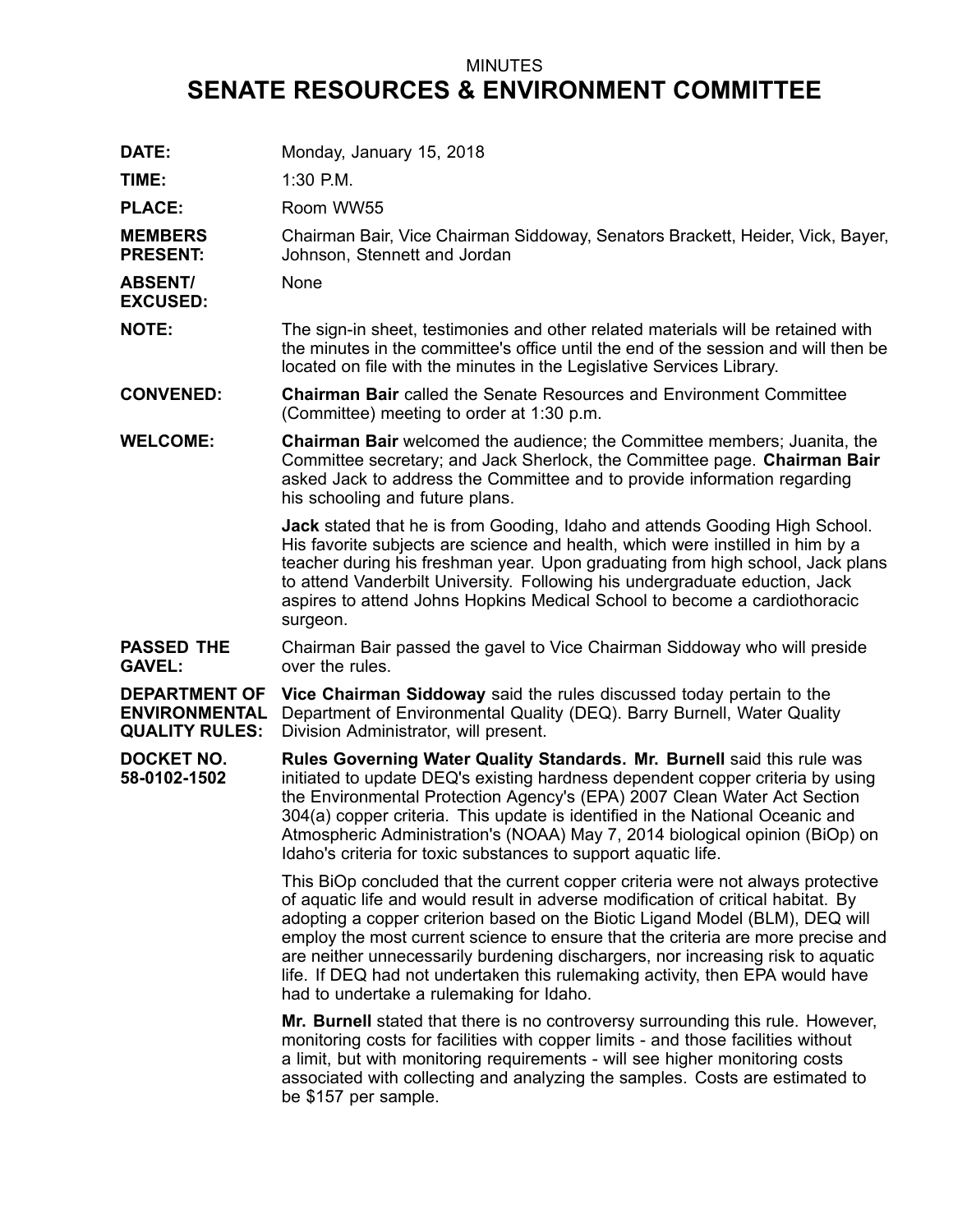**MOTION: Senator Vick** moved to approve **Docket 58-0102-1502**. **Chairman Bair** seconded the motion. The motion carried by **voice vote**.

**DOCKET NO. 58-0102-1701 Rules Governing Water Quality Standards. Mr. Burnell** stated that this rule is to update the selenium criteria relating to aquatic life. The BiOp concluded that the current selenium criterion was likely to adversely affect endangered species and would result in adverse modification of critical habitat. The NOAA recommendation is to use the EPA's 2016 Clean Water Act Section 304(a) selenium criterion based on fish tissue concentrations.

> Aquatic organisms exposed to selenium accumulate it primarily through their diets and not directly through water. Selenium toxicity effects fish primarily through transfer to the eggs which reduces reproductive success and survival. Current criteria are generally underprotective of aquatic life. The proposed criterion is derived from the allowable concentration of selenium in fish tissue found to be protective of aquatic life. The fish tissue concentration can be used to determine the allowable concentration of selenium in ambient water. By adopting the fish tissue-derived criterion, DEQ will ensure that its criterion neither unnecessarily burdens dischargers, nor increases risk to aquatic life.

> Mr. Burnell provided <sup>a</sup> handout showing the site-specific criterion (attachment 1). Site-specific selenium criteria included the following locations: Upper Blackfoot River; Georgetown Creek Watersheds; Hoopes Spring; Sage Creek; Crow Creek; and all waters of the state, except the main stems of the Kootenai, Salmon, and Snake Rivers within the historic range of white sturgeon. It also included sub-basins flowing directly into the aforementioned rivers and those designated as critical salmonid or bull trout habitat.

**MOTION: Chairman Bair** moved to adopt **Docket 58-0102-1701** and to correct the typographical error of 1511 to 151 on page 66 of the 2018 Pending Rules Review Book. **Senator Bayer** seconded the motion. The motion carried by **voice vote**.

**DOCKET NO. 58-0102-1702 Rules Governing Water Quality Standards. Mr. Burnell** said this rule was initiated for administrative purposes including: housekeeping, streamlining, and reorganizing the Criteria for Toxic Substances table in Subsection 210.01. This table contains the criteria for protection of aquatic life and human health.

> Water quality standards adopted and submitted to the EPA since May 30, 2000 are not effective for federal Clean Water Act (CWA) purposes until the EPA approves them. This is known as the Alaska Rule. DEQ proposes <sup>a</sup> new rule section, which establishes <sup>a</sup> rulemaking process. This would return the existing rule that continues to be effective for CWA purposes, until the EPA approves the rule revisions. This rulemaking process will allow the regulated community to stay informed regarding the status of rules enacted for CWA purposes.

> The tables in Subsection 210.01 contain criteria for protection of aquatic life and human health. This rulemaking simplifies and streamlines the existing table by moving the information into two separate tables. One table will contain the criteria for protection of aquatic life and another will contain the criteria for protection of human health. Two separate tables will make it more manageable and easier to follow. The proposed revisions are for organizational purposes only and are not substantive. None of the criteria have changed, only the table format. All criteria values remain the same.

**MOTION: Senator Jordan** moved to approve **Docket 58-0102-1702**. **Senator Heider** seconded the motion. The motion carried by **voice vote**.